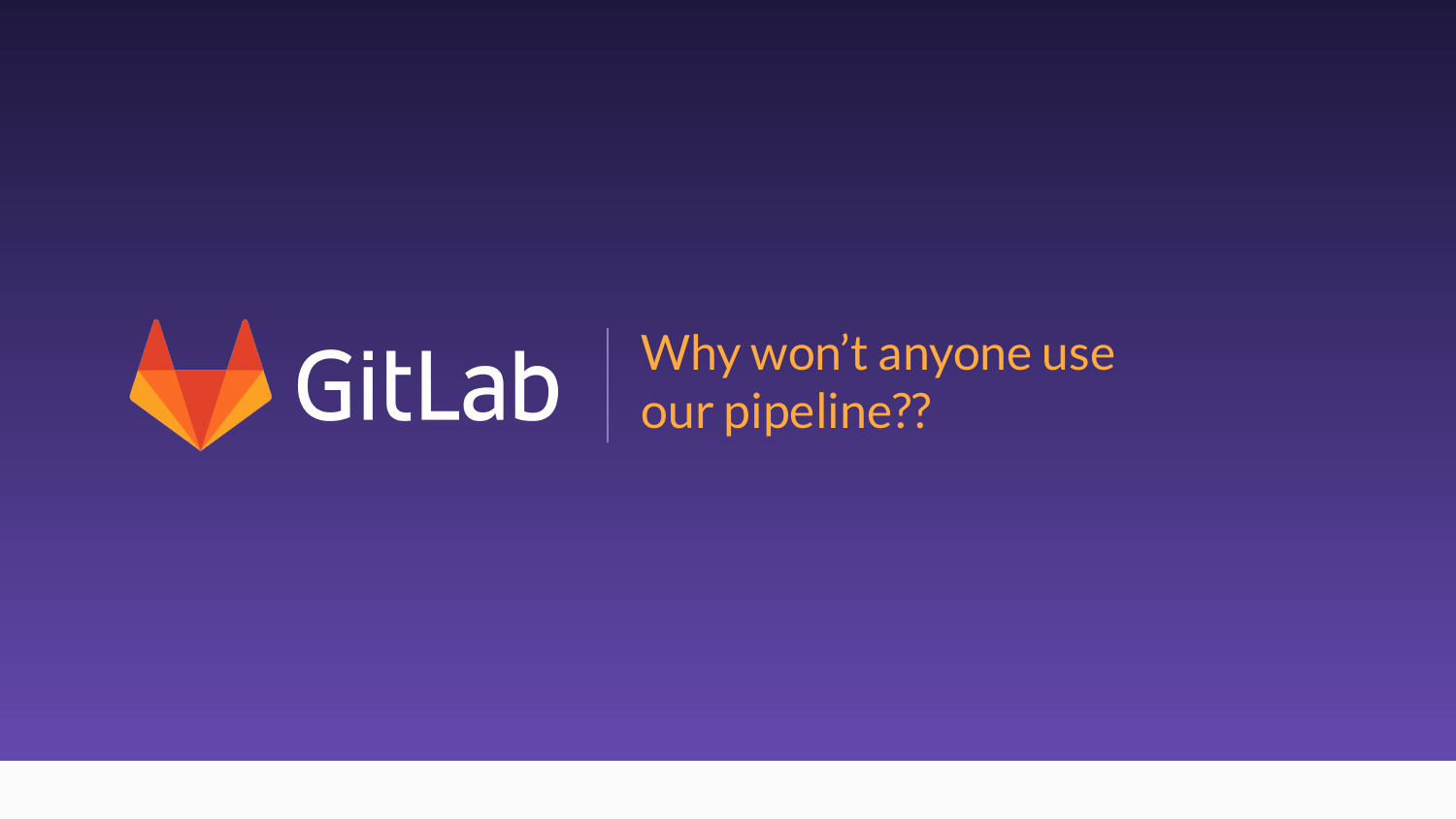# Agenda

- Introduction
- "The Pipeline"
- Types of Jobs
	- Creative Jobs
	- Compliance Jobs
- Aligning Goals

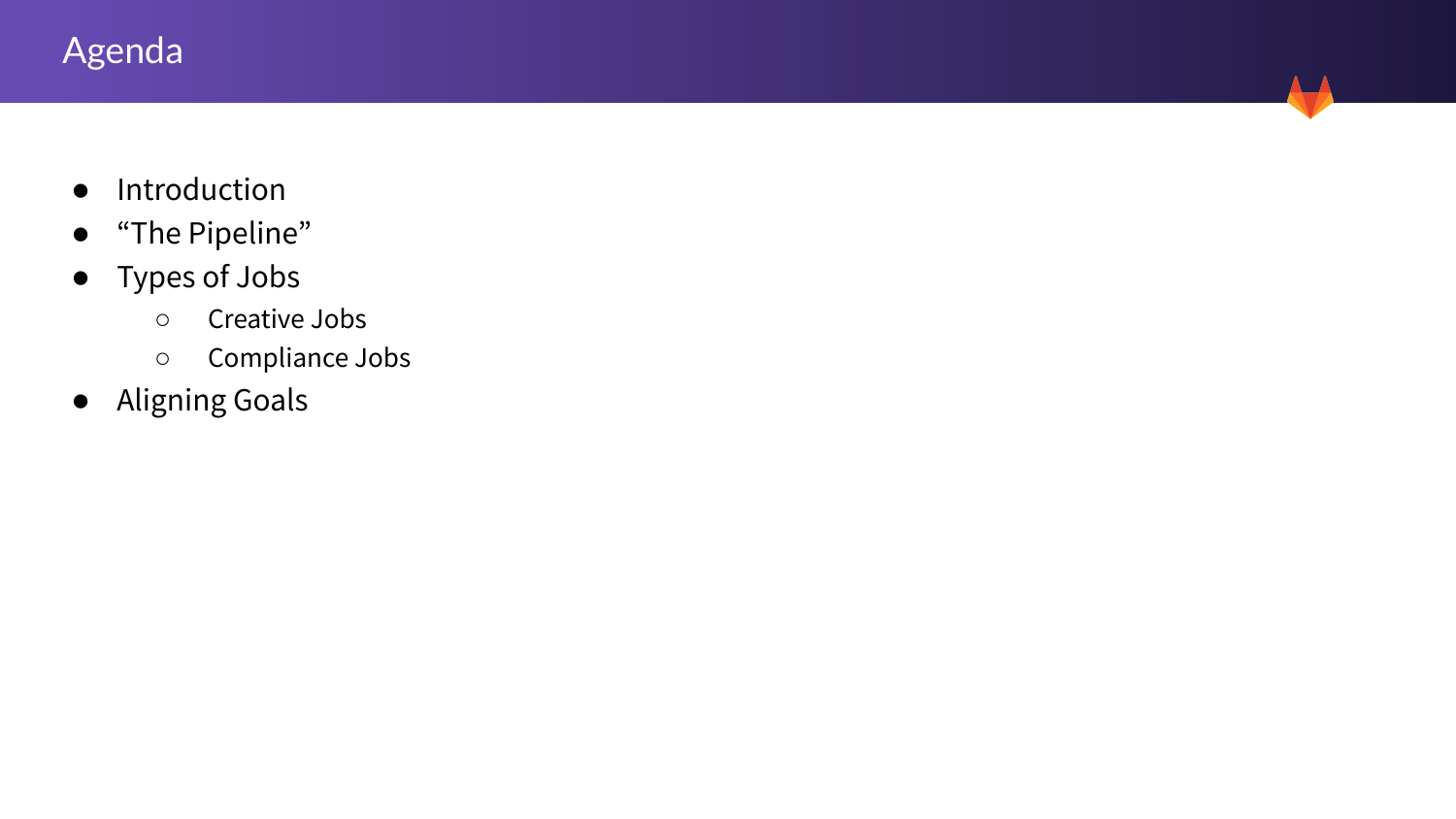#### Introduction

#### WHO

- Mike Terhar
- **Technical Account Manager at GitLab**
- 25 years of technology experience
	- Sysadmin
	- Developer
	- Project manager
	- Project manager manager
	- Application security architect
- For
	- Public sector (Commerce and DoD)
	- Financial institutions
	- Consultancy
	- Media

#### WHAT?

- Continuous Integration Pipelines
- **Struggles** 
	- DevOps in compliance
	- Old and huge legacy apps
	- Security and compliance
- **Best Practices** 
	- What are they?
	- How to foster them?
- How to do scalable DevOps
	- Onboard yourself
	- Pipeline yourself
	- ATO yourself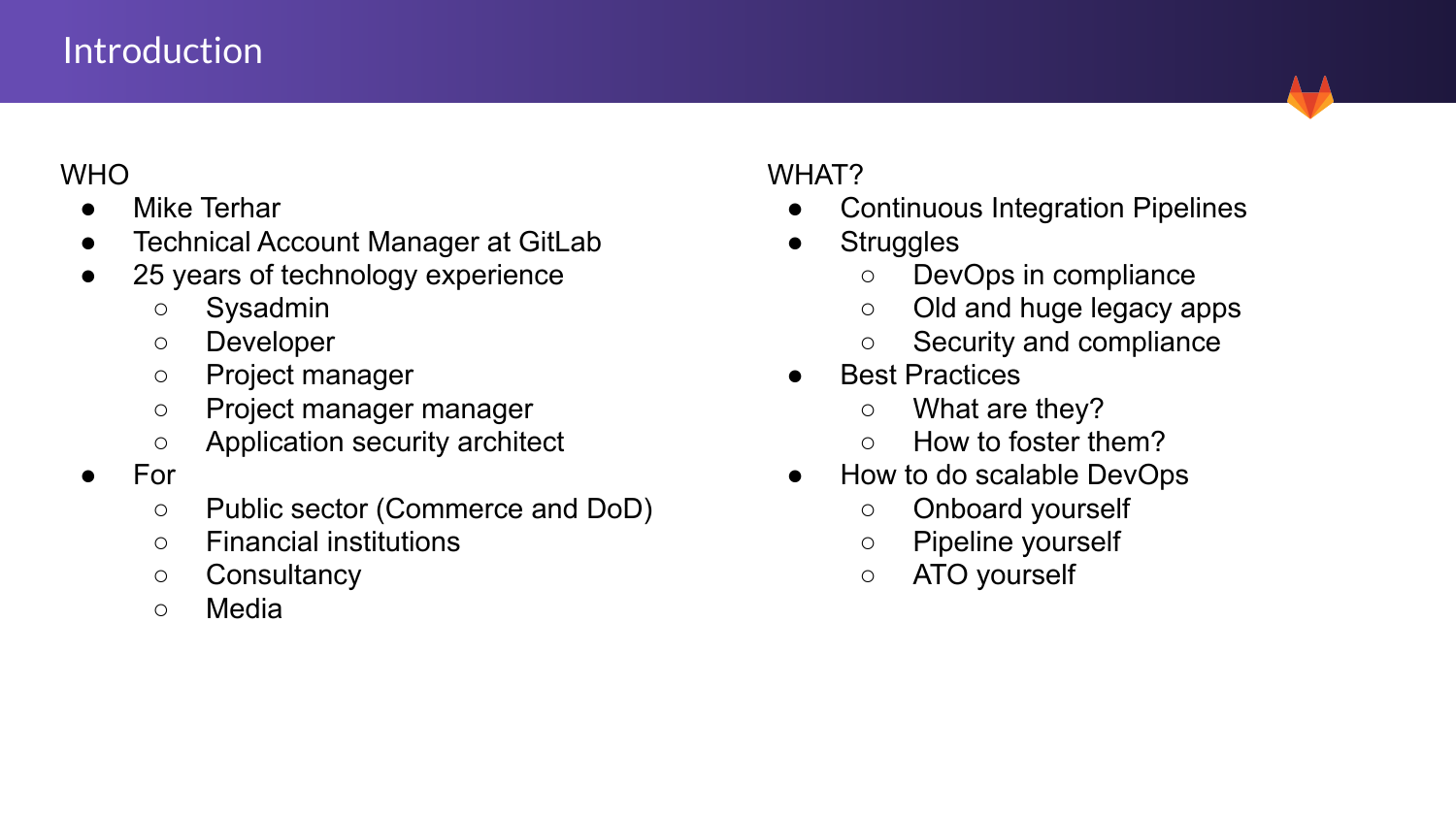

DevOps team starts between Dev and Ops, uses waterfall process and best practices to make "the pipeline".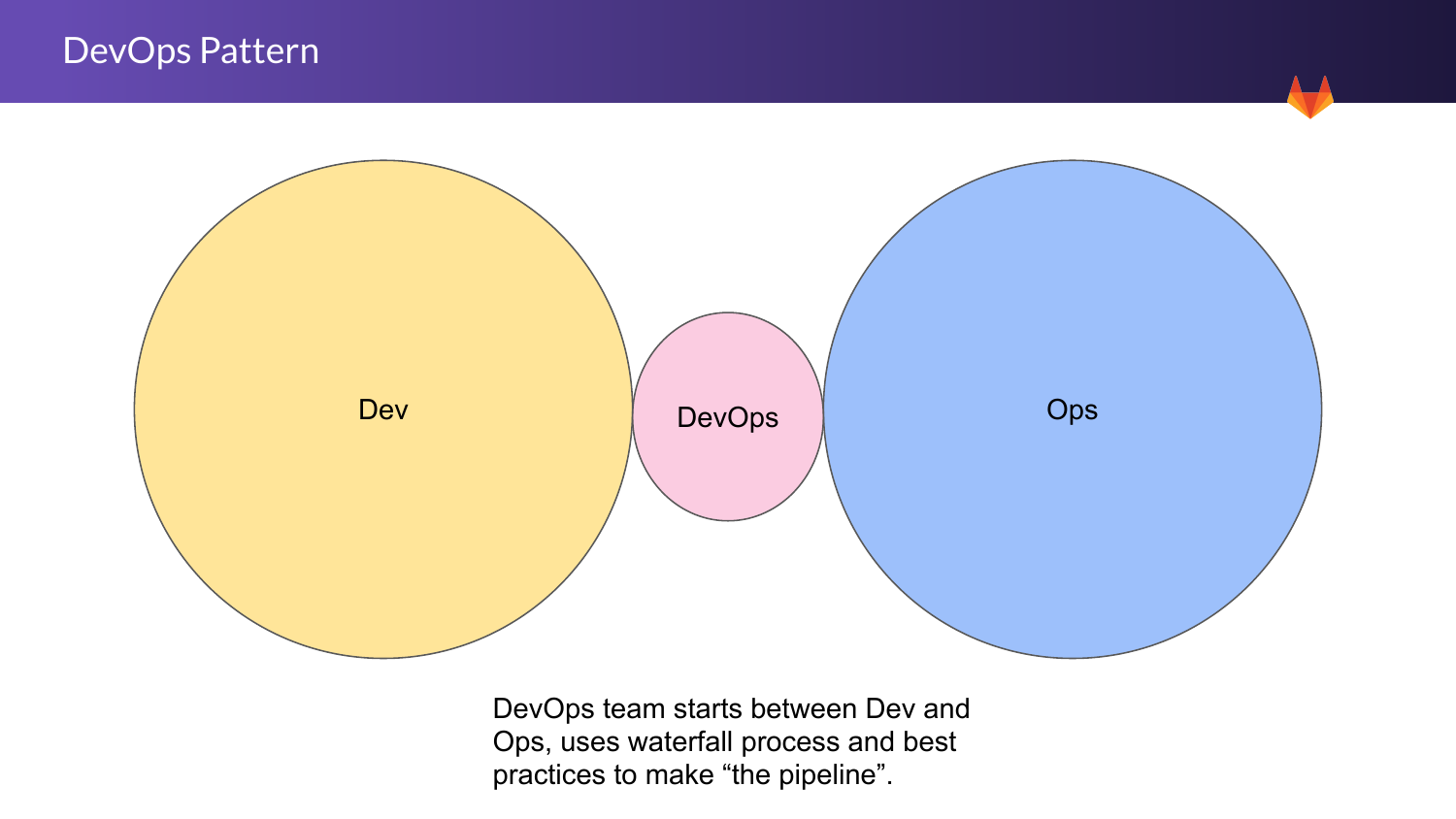

DevOps team swells because they own the pipeline and are responsible for all the jobs for all the projects.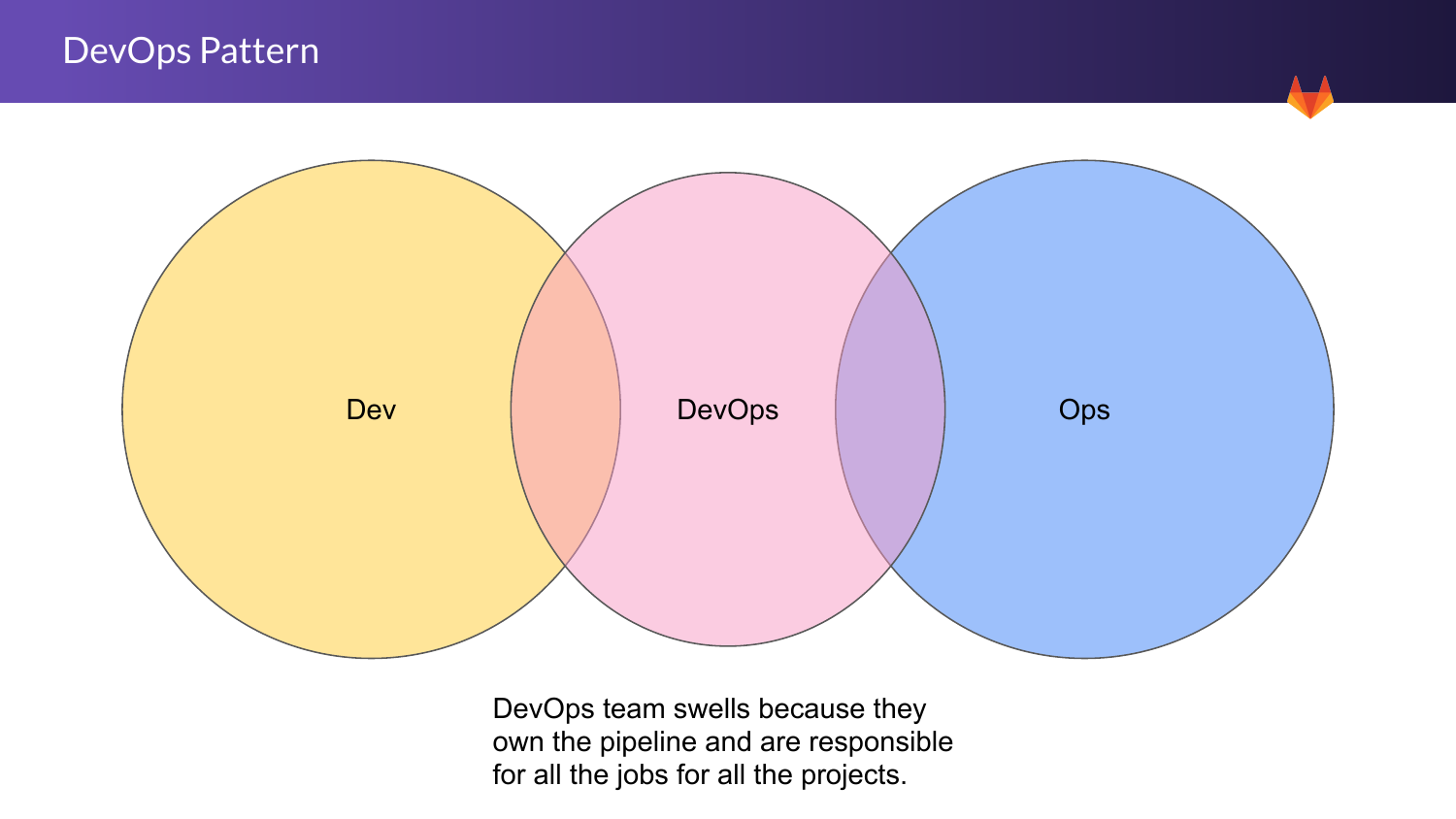

Or, more likely, nobody is using the pipeline because it doesn't work with the existing applications.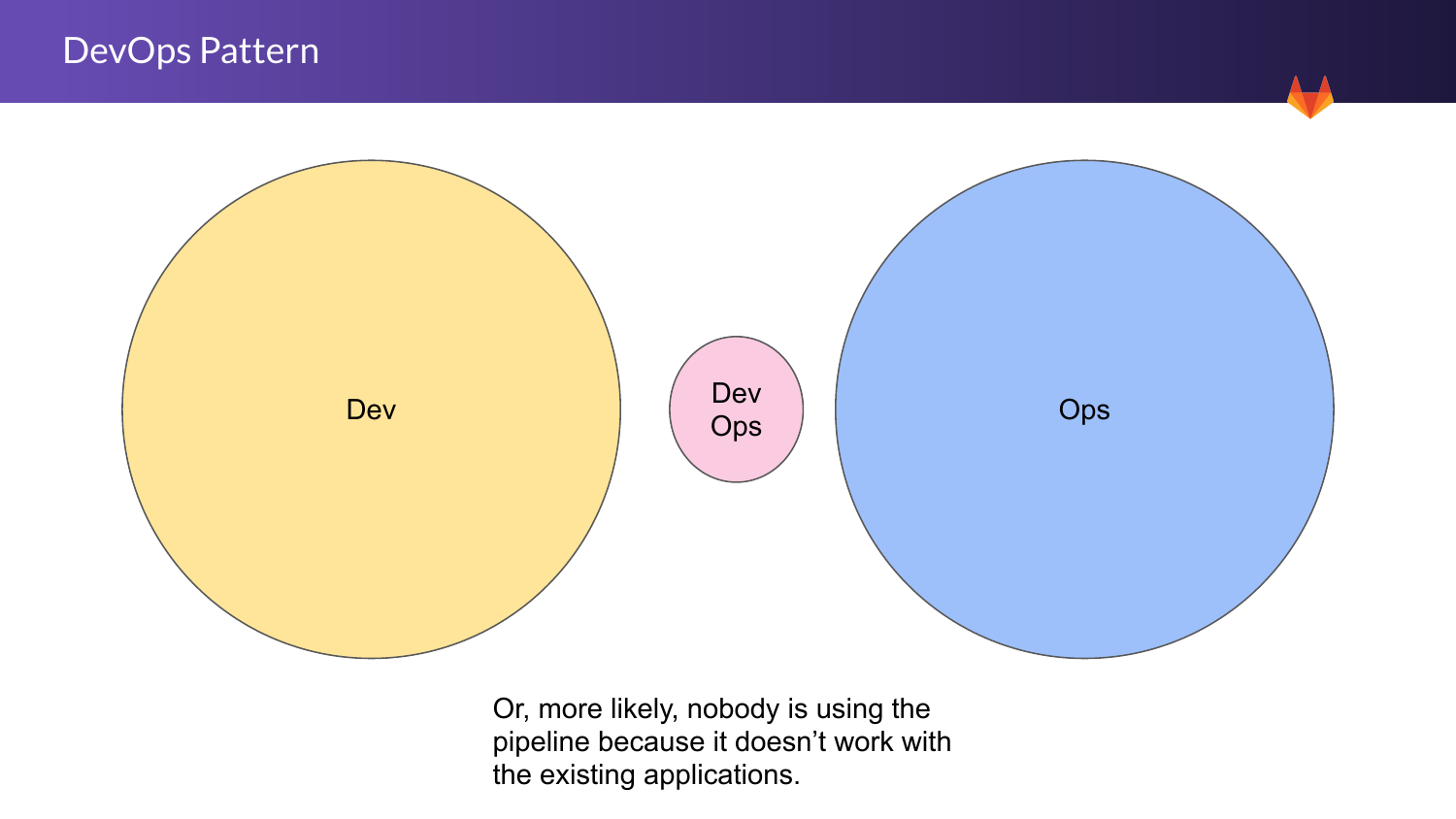



DevOps team focuses on collaboration, does not own pipeline, provides job recipes, templates, and infrastructure.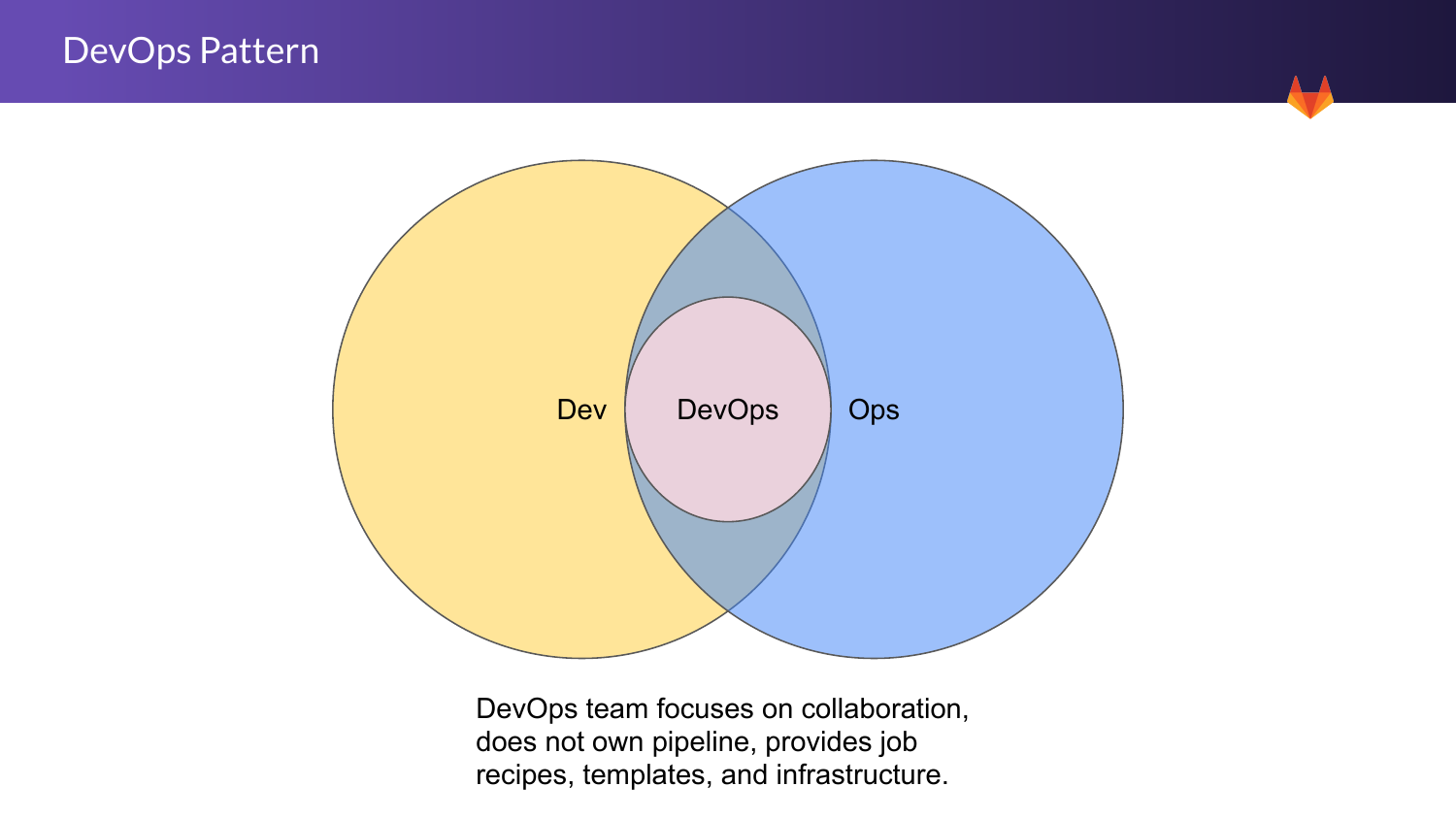Developer / Creative Pipeline

- 1. Build
- 2. Unit Test
- 3. Unit Test Coverage
- 4. Code Quality
- 5. Security Scan (informational)
- 6. Package for deployment (container)
- 7. Deploy container for review



Compliance / Enforcement Pipeline

- 1. Security scan (for compliance)
- 2. Functional tests (IV&V)
- 

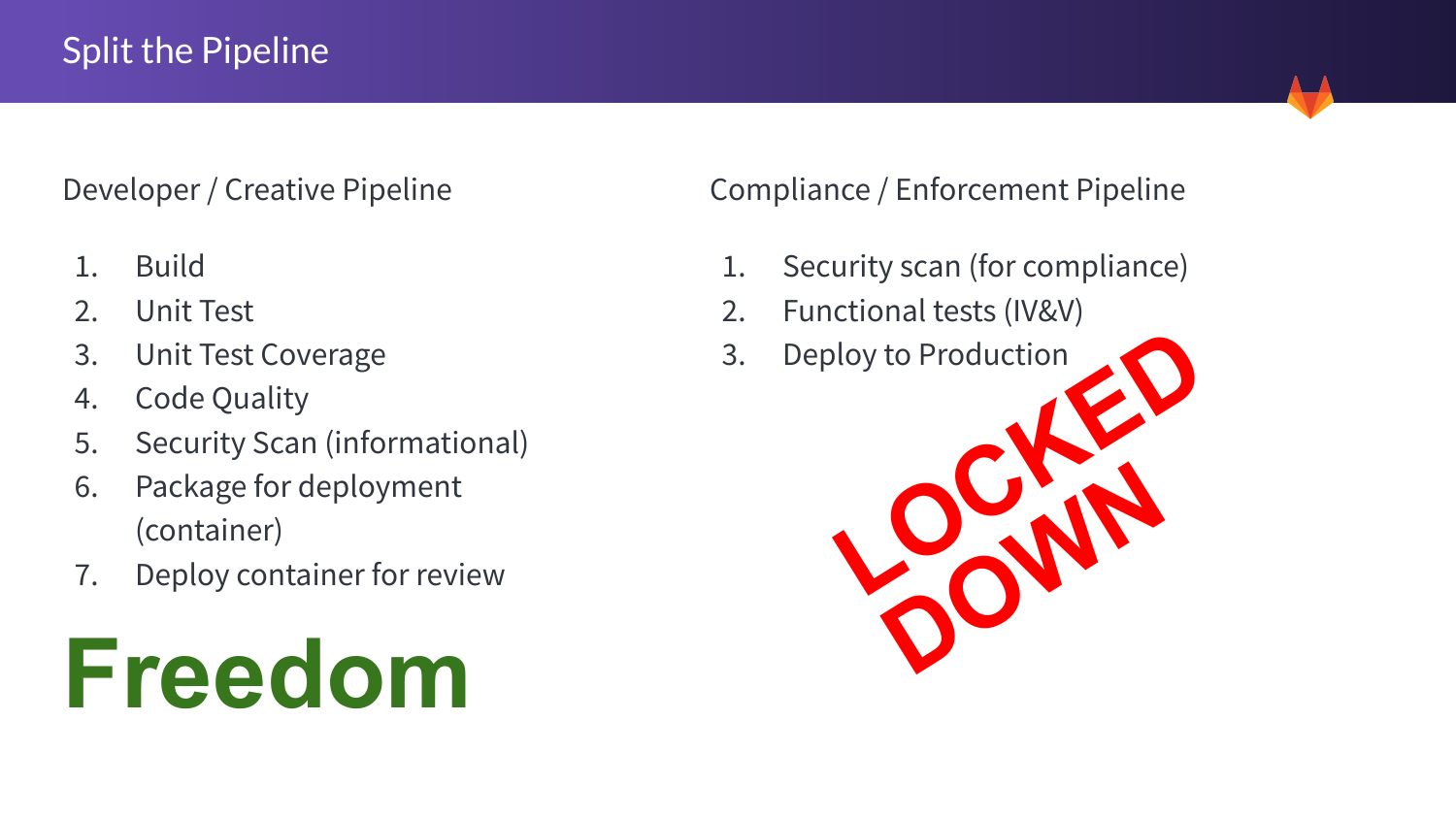Developer / Creative Project

- 1. Issues
- 2. Code
- 3. Pipeline
- 4. Artifacts
- 5. Containers
- 6. Review/Dev environments

Compliance / Enforcement Project

- 1. IAC for deployment
- 2. Automated functional tests
- 3. Security scan (for compliance)
- 4. Manual test cases
- 5. Deploy to Production





Developer pipeline triggers IV&V pipeline when RC tag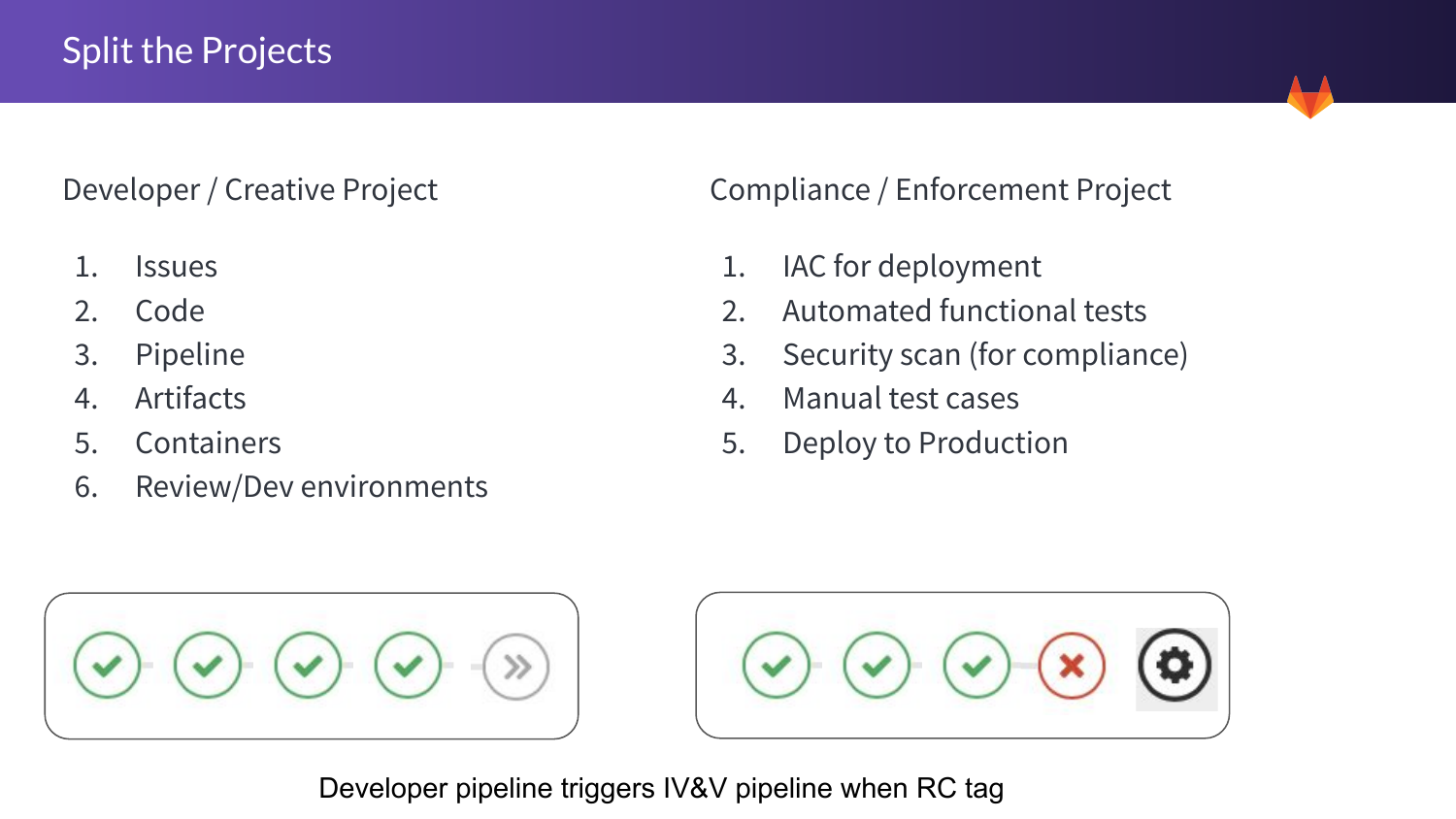#### Developer Workflow and Release Process



Main image from <https://about.gitlab.com/solutions/gitlab-flow>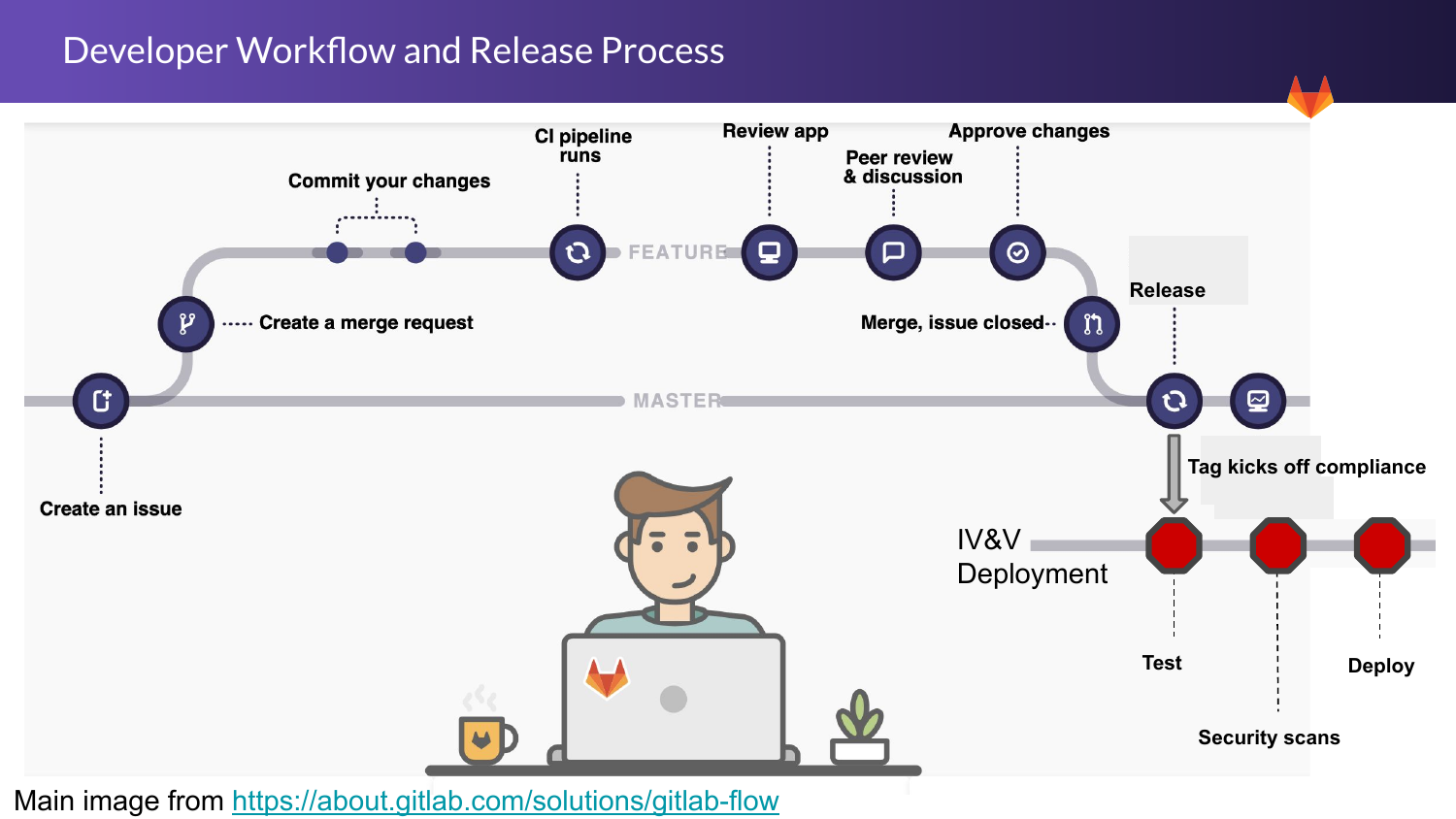- 1. Developers are empowered for velocity and quality
- 2. Compliance goals are met while limiting drag
- 3. All work is visible in GitLab

Bonus: IV&V and Ops teams are rewarded for automating tests and moving to IAC